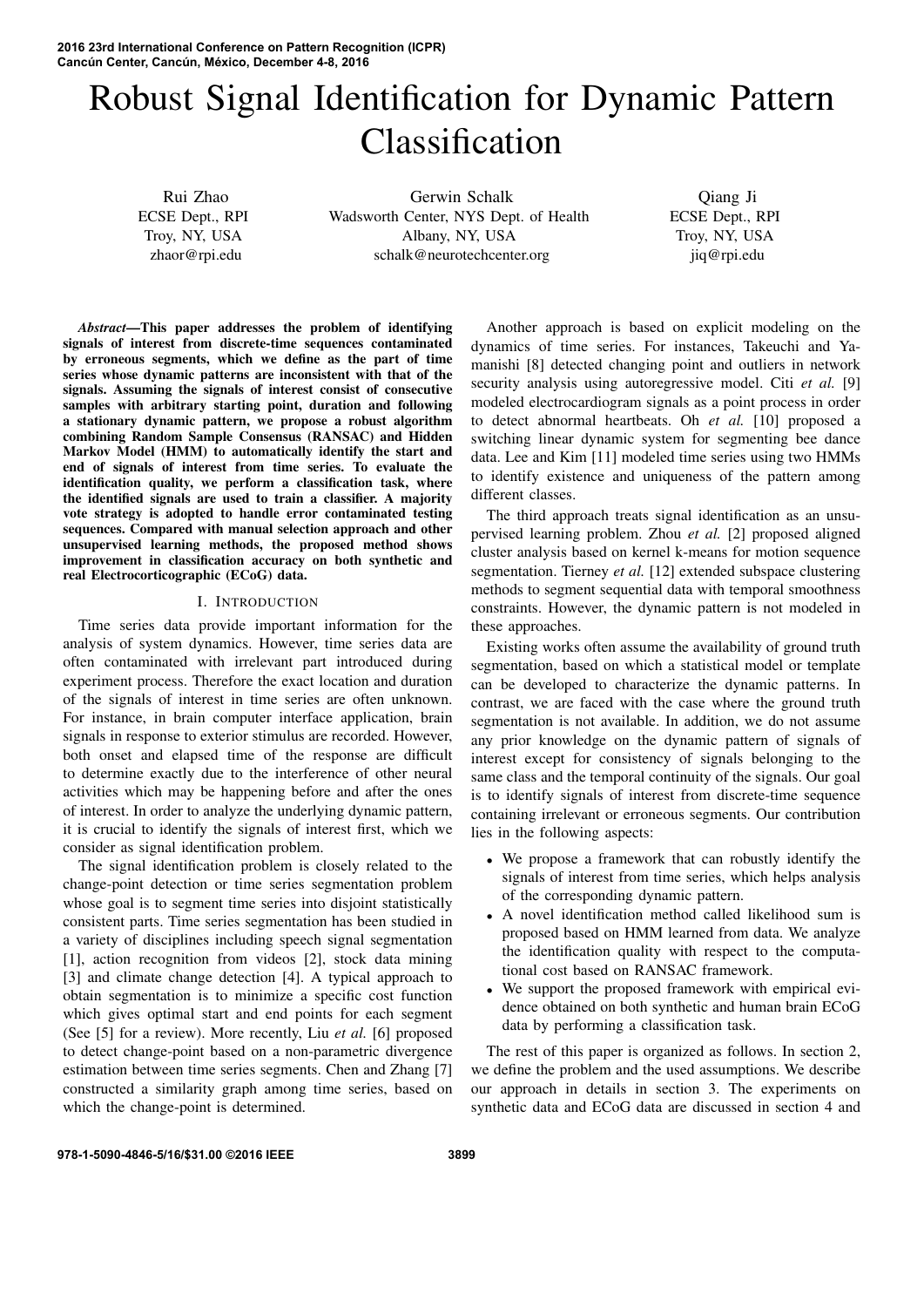5 respectively, followed by conclusion and future work.

# II. PROBLEM STATEMENT

Consider discrete-time sequence  $\mathbf{X} = \{X_t\}, t = 0, ..., L$  – 1, where length  $L > 0$  containing signals of interest  ${X_a, ..., X_{a+N-1}}$  with a and N be the onset time and duration of signals respectively. The remaining samples are called erroneous segments. We assume within each sequence, the signals of interest, which possess some stationary dynamic pattern, consist of consecutive samples in discrete-time with a duration  $N \geq 0.5L$ .

Define subsequence be a subset of  $X$  which contains consecutive samples in discrete-time. A subsequence is called signal subsequence if it only contains samples belonging to signals of interest and otherwise called erroneous subsequence. Fig. 1 is an illustration of different parts in a sequence. Given a set of sequences  ${X}_K$ , we are trying to identify signals of interest for each sequence, i.e. find starting point and length of the signals of interest.

| <del>←</del> Erroneous segment |                    |           | Signals of interest |          |                   |                         | → Erroneous segment → |  |          |  |
|--------------------------------|--------------------|-----------|---------------------|----------|-------------------|-------------------------|-----------------------|--|----------|--|
| v<br>$\Lambda_0$               | $\cdots$           | $A_{a-1}$ | $\Lambda_{\alpha}$  | $\cdots$ | $\Lambda_{a+M-1}$ | $\bullet\bullet\bullet$ | $X_{a+N-1}$ $X_{a+N}$ |  | $\cdots$ |  |
|                                |                    |           |                     |          |                   |                         |                       |  |          |  |
|                                | Signal subsequence |           |                     |          |                   |                         |                       |  |          |  |

Fig. 1. Illustration of different parts of discrete-time sequence of length L. Each small rectangle represents a discrete-time sample. The length N signals of interest  $\{X_a, ..., X_{a+N-1}\}\$ is shaded. The two unshaded segments  $\{X_0, ..., X_{a-1}\}$  and  $\{X_{a+N}, ..., X_{L-1}\}$  are erroneous segments. The subsequence in green bounding box is an example of length M signal subsequence.

# III. METHODS

We provide a brief overview of RANSAC method and HMM, where our method is build on. Then we describe in details about the proposed signal identification method.

## *A. Random Sample Consensus (RANSAC)*

RANSAC is a robust algorithm for parameters estimation of a mathematical model from a set of data points which contains a minority portion of outliers [13]. In an iterative process, RANSAC randomly selects a sufficiently large subset of data points to estimate the model parameters. The quality of estimation is evaluated using all the remaining data points by some quantitative metric, where the ones that agree with the learned model form a consensus set. The consensus set is expected to be of larger size if the learning subset contains more inliers. By repeating this process multiple times, we may select a subset containing only inliers, which can produce the largest consensus set.

Given the total number of data points and proportion of outliers, we can compute the number of random selections required such that at least one selection does not contain any outliers up to a pre-specified probability value. Finally, the parameters are re-estimated by the identified inliers, which include all the data points in the largest consensus set as well as the corresponding data points used to train the model. In this work, we tailor RANSAC method for time series data and

use HMM as the underlying model for the data. The process of generating consensus set naturally provides us a way of identifying signals of interest, which are considered as inliers in our case.

# *B. Hidden Markov Model (HMM)*

HMM is a popular generative model that characterizes the dynamic pattern of time series [14]. The sequential observations are modeled by a series of random variables, each of which is associated with a latent discrete state variable. The dynamic behavior of the sequence is characterized by the status change between neighboring state variables. The joint distribution of hidden state  $X = \{X_1, \dots X_T\}$  and observation  $Y = \{Y_1, \ldots Y_T\}$  can be factorized as follows.

$$
P(\mathbf{X}, \mathbf{Y}) = P(X_1) \prod_{t=2}^{T} P(X_t | X_{t-1}) \prod_{t=1}^{T} P(Y_t | X_t)
$$
 (1)

Therefore, the model can be parametrized by three conditional probability distributions, namely prior distribution  $P(X_1)$  for initial state variable, transition distribution  $P(X_t|X_{t-1})$  for neighboring pair of state variables and emission distribution  $P(Y_t|X_t)$  for each observation and its associated state variable. Given time series, we can estimate the parameters of the three distributions using EM algorithm. For inference, we compute likelihood  $P(Y)$  using forward-backward algorithm [15]. In this work, we use multivariate Gaussian distribution for emission distribution. The number of hidden state is selected through a cross-validation process on training data.

# *C. Our method*

Our method essentially consists of three components. First, iteratively select random subsequences of time series data following the framework of RANSAC method. At each iteration, HMM is learned using selected data. Second, evaluate the learned HMMs using all the subsequences and choose the best one, which is then used to identify the signals of interest. Third, evaluate the quality of identified signals from different classes by performing a classification task.

## *Data selection and model generation*

Inspired by RANSAC method, we randomly select one subsequence from each complete sequence. If all the selected subsequences are signal subsequences, we have a better representation than using the complete sequences. By repeating this process multiple times, we increase the probability of selecting only signal subsequences. To evaluate the selected subsequences, we fit a HMM to represent the overall dynamic pattern at each selection. In the following analysis, we show that given  $p$ , a pre-defined probability value, we can determine S, the number of selections needs to be performed such that at least one selection contains only signal subsequences.

Given a sequence of length  $L$  with signals of interest length  $N (0.5L \le N \le L)$ , we have  $L-M+1$  subsequences, where  $M$  ( $M \leq N$ ) is the length of subsequence. Similarly, there are  $N - M + 1$  signal subsequences. Let  $\epsilon$  be the probability of a subsequence being an erroneous subsequence. We can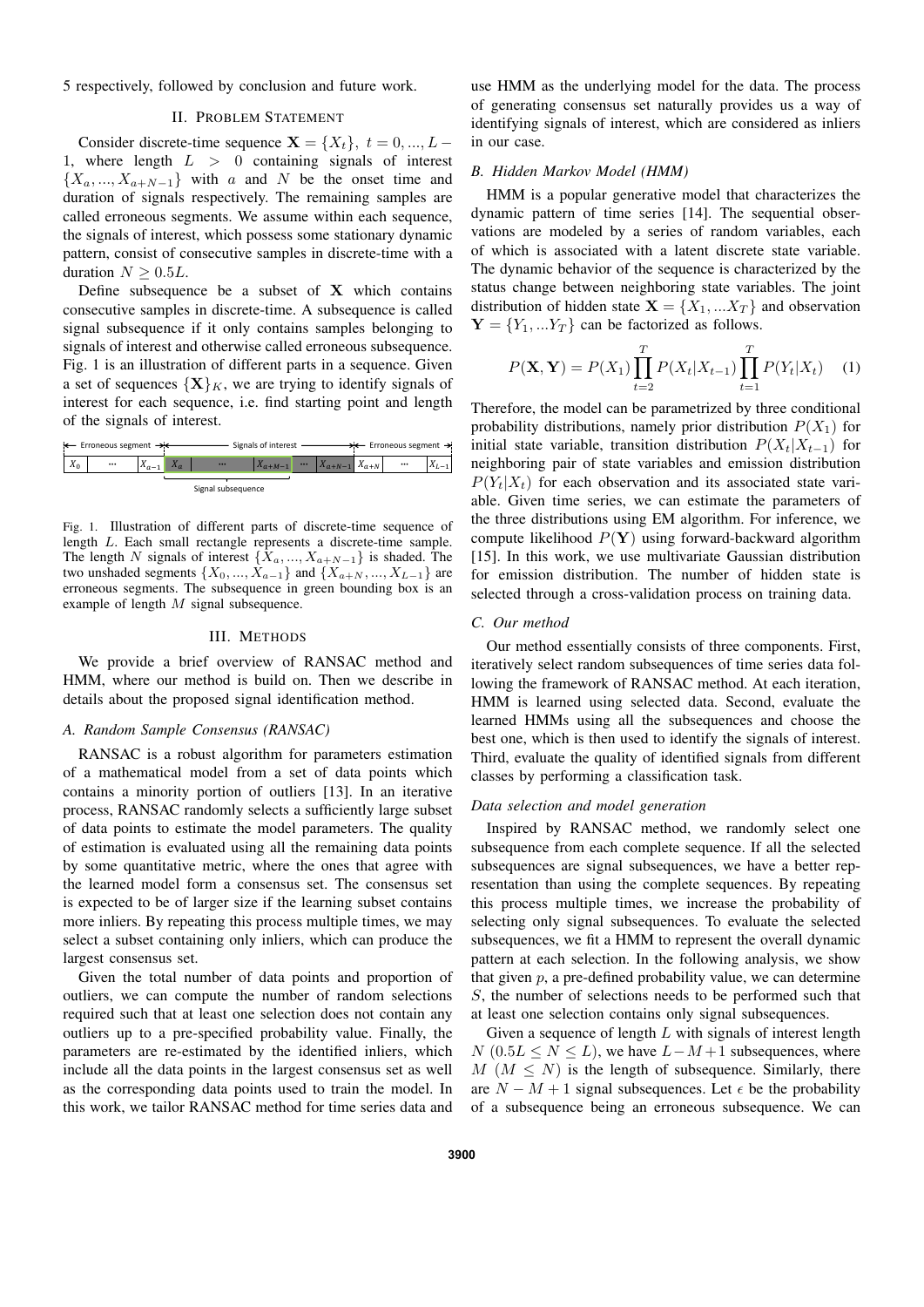compute  $\epsilon = \frac{\eta L}{L - M + 1}$ , where  $\eta = 1 - N/L$  is the proportion of outliers. Suppose we have  $K$  training sequences each with length  $L$ . From each one of the  $K$  sequences, we randomly select a length  $M$  subsequence, yielding  $K$  subsequences. The probability of all  $K$  subsequences being signal subsequences is  $(1 - \epsilon)^K$ . Within S sets of selections, the probability that at least one out of S sets has no erroneous subsequences is  $p = 1 - (1 - (1 - \epsilon)^K)^S$ . Therefore

$$
S = \frac{\ln(1 - p)}{\ln(1 - (1 - \epsilon)^K)}
$$
 (2)

Eq. (2) determines the number of selections  $S$  needed to achieve identification accuracy p given  $\epsilon$ . For example, Fig. 4 shows value change of S with different p under different  $\epsilon$ , which depends on  $\eta$  and M. The value of M is often application dependent. While the analysis holds true for  $M \leq N$ , we will show in experiment part how we choose  $M$ . Note that the training sequences do not need to have the same length in general. We consider the same length case here and the varied length case can be extended by similar arguments. After selecting subsequences at each iteration, we learn a HMM using EM algorithm, which has complexity  $O(MQ^2)$  and  $Q$ is number of hidden states. For the details of learning HMM, readers are referred to [15]. The same process is applied to each class of time series.

### *Model selection and signal identification*

Model selection is to identify the HMM that is most likely to be generated by a set  $s^*$  consists of only signal subsequences. We propose a method using  $\log P(Y)$ , namely log-likelihood computed by HMM for model selection. The signals of interest are then identified by the selected best model. We work with log-likelihood values to avoid numerical underflow.

The intuition of this method is that the log-likelihood of a signal subsequence computed by HMM should be larger if the model is learned from mostly signal subsequences due to the consistency assumption. Since the signals of interest are the majority portion of a sequence, the summation of log-likelihood of all the subsequences should increase as the quality of learned model improves. To be specific, at each iteration we keep record of the log-likelihood of each subsequence computed using learned HMM, yielding  $K(L-M+1)$ log-likelihood values. The computational cost is  $O(LMQ^2)$ . Let  $l_i^{(s)}$  be the log-likelihood computed by  $s^{\text{th}}$  HMM for  $i<sup>th</sup>$  subsequence. We calculate  $\mathcal{L}_s$ , the sum of log-likelihood values of all subsequences as

$$
\mathcal{L}_s = \sum_{i=1}^{K(L-M+1)} l_i^{(s)}, \ s = 1, ..., S \tag{3}
$$

The best model among  $S$  selections is determined as

$$
s^* = \arg\max_s \mathcal{L}_s \tag{4}
$$

To identify the signals of interest, we set a threshold  $h = \overline{\mathcal{L}}_{s^*}$ as the average log-likelihood over  $l_i^{(s^*)}$ . The  $i^{\text{th}}$  subsequence is considered as a signal subsequence if its log-likelihood is

higher than h. The signals of interest within each sequence is the union of its signal subsequences. The overall process of signal identification is summarized by Algorithm 1. The overall computational cost is  $O(SLMQ^2)$ .

Algorithm 1 Robust signal identification

**Input:**  $K$ : number of sequences,  $M$ : length of subsequence, S: number of iterations

Output: Signals of interest

- 1: for  $s = 1$  to S do
- 2:  $\mathcal{D} \leftarrow$  randomly select K length M subsequences, one from each of the  $K$  sequences
- 3:  $\theta_s \leftarrow$  learn HMM parameters with  $\mathcal{D}$
- $4:$  $i_i^{(s)} \leftarrow$  compute subsequence *i* log-likelihood using  $\theta_s$

5:  $\mathcal{L}_s \leftarrow$  compute log-likelihood sum using Eq.(3)

6: end for

7:  $s^* \leftarrow \arg \max_s \mathcal{L}_s$ 

8:  $h \leftarrow \mathcal{L}_{s^*}/$  total number of subsequences

9: return union of subsequences 
$$
i
$$
 with  $l_i^{(s^*)} \geq h$ 

# *Signal evaluation*

We evaluate the quality of identified signals of interest by performing a classification task. After robust identification process, we relearn a HMM using identified signals of interest for each class. Let  $\theta_k$ ,  $k = 1, ..., C$  be the parameters of  $k^{\text{th}}$ HMM, where  $C$  is the number of classes. Since the testing sequence may also be corrupted by erroneous segments. We propose to perform classification based on subsequences. We divide the complete testing sequence into subsequences in the same way as training, i.e. a length  $L$  sequence is divided into  $L-M+1$  length M subsequences. Then we decide the label of each subsequence using some classifier. In our experiment, we tried two different classification methods. The first one directly uses log-likelihood computed by learned HMM from different classes. The second one uses multi-class linear SVM. Nevertheless, the framework is completely general and any off-the-shelf classifier can be applied. After we classify all the subsequences, we decide the label of the complete sequence as the majority class of subsequences. The algorithm of complete testing process is described in Algorithm 2, where  $classifier()$  represents some classification function.

Algorithm 2 Time series classification using subsequences

**Input:**  $X$ : testing sequence,  $M$ : length of subsequence Output: Class label 1:  $n \leftarrow 0, a[1...C] \leftarrow 0$ 2: while  $n + M - 1 <$  length of **X** do 3:  $l \leftarrow classifier(\mathbf{X}(n:n+M-1))$ 4:  $a[l] \leftarrow a[l] + 1$ 5:  $n \leftarrow n + 1$ 6: end while 7: **return**  $label \leftarrow \argmax_i a[i]$ 

# IV. EXPERIMENTS ON SYNTHETIC DATA

## *A. Data generation*

In order to evaluate the effectiveness of proposed robust segmentation algorithm, we perform two experiments on synthetic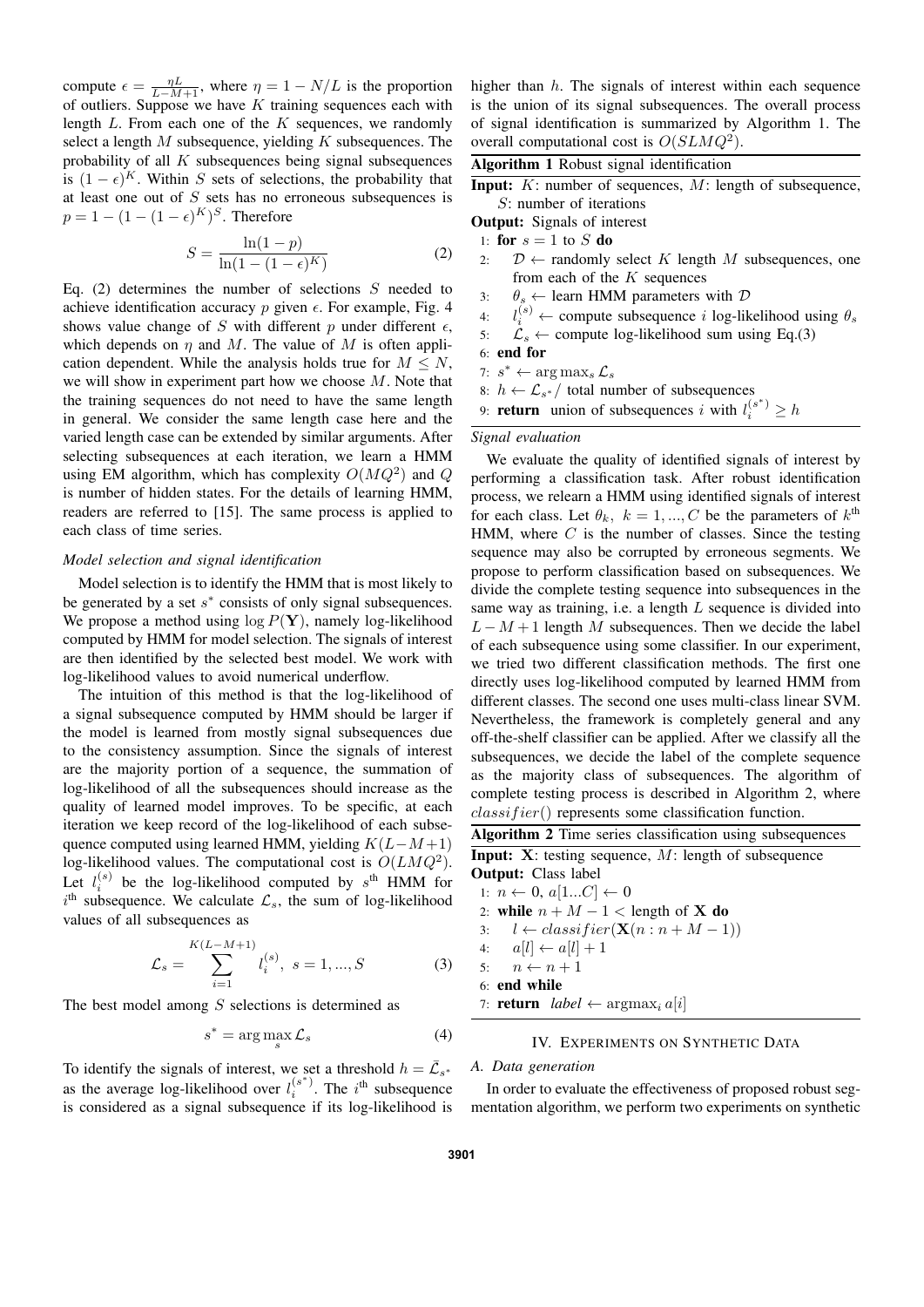data, which consist of three classes of univariate time series generated by pre-defined functions. Gaussian random noise is added to each data point in each sequence. 1) Saw-tooth waveform with negative slope:  $c_1(t) = 1 - (0.5t - |0.5t|);$  2) Saw-tooth waveform with positive slope:  $c_2(t) = 0.5t-\vert 0.5t\vert$ ; 3) Sine waveform:  $c_3(t) = 0.5 \sin(\pi t) + 0.5$ , where |x| is the largest integer that is smaller than or equal to  $x$ . The discrete-time series are obtained by sampling the continuoustime waveforms with period  $1/20$ , i.e.  $d_i(n) = c_i(n/20)$ ,  $n =$  $0, ..., 99, i = 1, 2, 3$ . Then each sequence has length 100 and a complete pattern lasts 20% of total length. Finally, we add Gaussian noise with mean 0 and  $\sigma = 0.25$  to the generated sequence.

## *B. Processes and results*

The synthetic dataset is partitioned into training and testing set. Training set contains 10 sequences for each class. Testing set contains 30 sequences in total.

The first experiment involves training set only and the hidden state number of HMM is fixed to be 3. For each sequence, we introduce erroneous segments by substituting the beginning and ending portion of each sequence by Gaussian noise with  $\mu = 0$  and  $\sigma = 0.5$ . The proportions of substitution at the beginning and end are chosen randomly with total proportion equals to 30% of the sequence length. This generation mimics the situation in real data where the onset of signals of interest can be arbitrary. As a comparison, we train HMM using either the entire sequence or only signal portion for each class. Finally, we train HMM using signals of interest identified by the proposed robust identification method. For evaluation, we first compute log-likelihood of all the overlapping subsequences from training set using HMM as shown in Table I.

TABLE I AVERAGE LOG-LIKELIHOOD PER SUBSEQUENCE COMPUTED BY HMM LEARNED FROM DIFFERENT TYPES OF SUBSEQUENCES

| Class | Entire  | Identified by Alg. 1 | Signals |
|-------|---------|----------------------|---------|
|       | $-8.02$ | $-6.23$              | $-6.27$ |
|       | $-5.07$ | $-3.44$              | $-2.73$ |
|       | $-1.87$ | $-1.08$              | -1.77   |

We see that using erroneous corrupted sequences yield the lowest log-likelihood. The proposed method produces comparable log-likelihood as the ideal case where only identified signals of interest is used to train HMM. This provides an empirical evidence that a higher log-likelihood sum is effective in identifying signals of interest. We point out that a threshold on log-likelihood value can be applied to filter out extremely low values before computing the sum. However, the choice of threshold is non-trivial. Here we relies on the majority assumption of signal part to prevent extremely low log-likelihood produced by poor model. For the third class, the robust method produces higher log-likelihood than the ideal case. This is due to the erroneous segment may mimic the signal pattern since the log-likelihood computed by the entire sequence is comparable with the one computed by signals only.

We then directly evaluate the quality of identified inliers by comparing against the ground truth signal subsequences. This is considered as a binary classification on individual sample of a sequence. As shown in Table II, our method improves precision and F1-score by 11.6% and 17.2% compared to the case where treating all the samples as inliers.

TABLE II IDENTIFICATION QUALITY USING ALGORITHM (1)

| Class             |      |      |      | Average | Entire |
|-------------------|------|------|------|---------|--------|
| Precision $(\% )$ | 81.8 |      | 80.5 | 81.6    | 70.C   |
| F1-score $(\% )$  | 89.9 | 89.6 | 89.2 | 89.6    |        |

The second experiment is classification which involves both training and testing sets and the hidden state number of HMM is chosen through five-fold cross validation on training set. We introduce erroneous segments in a similar way as the first experiment with three different variations as follows. Case 1: Only training sequences contain erroneous segments. Case 2: Only testing sequences contain erroneous segments. Case 3: Both training and testing sequences contain erroneous segments. We decide class label as the one whose corresponding HMM produces the largest log-likelihood. For training part, we compare the cases with and without using Algorithm 1. For testing part, we compare the cases with and without using Algorithm 2. The baseline approach is using the entire sequence in both training and testing. The classification accuracy of all different cases are summarized in Table III.

TABLE III CLASSIFICATION ACCURACY UNDER DIFFERENT CONDITIONS WITH DIFFERENT METHODS.

| Case | Training / Testing |           |           |                |  |  |
|------|--------------------|-----------|-----------|----------------|--|--|
|      | All/All            | Alg.1/All | All/Alg.2 | Alg. $1/Alg.2$ |  |  |
|      | 80.0               | 96.7      | 80.0      | 96.7           |  |  |
|      | 76.7               | 60.0      | 90.0      | 80.0           |  |  |
|      | 66.7               | 63.3      | 83.3      | 90.0           |  |  |

From the results in case 1 and 2, we see that erroneous segments dampen the performance of classification. In case 1, the deployment of Algorithm 1 produces higher classification accuracy, which indicates the model is more likely to be learned from signal subsequences. In case 2, the deployment of Algorithm 2 improves the classification accuracy under the same HMM learned from training data. This means a majority vote strategy on classification is effective to alleviate the contamination of testing sequences. In case 3, using a combination of Algorithm 1 for training or Algorithm 2 for testing yields significant improvement on classification accuracy. Consider case 3 is the most realistic situation in practice, therefore it is critical to use both algorithms together.



Fig. 2. Timeline of a trial, where the goal is to hit the target using cursor controlled by a joystick.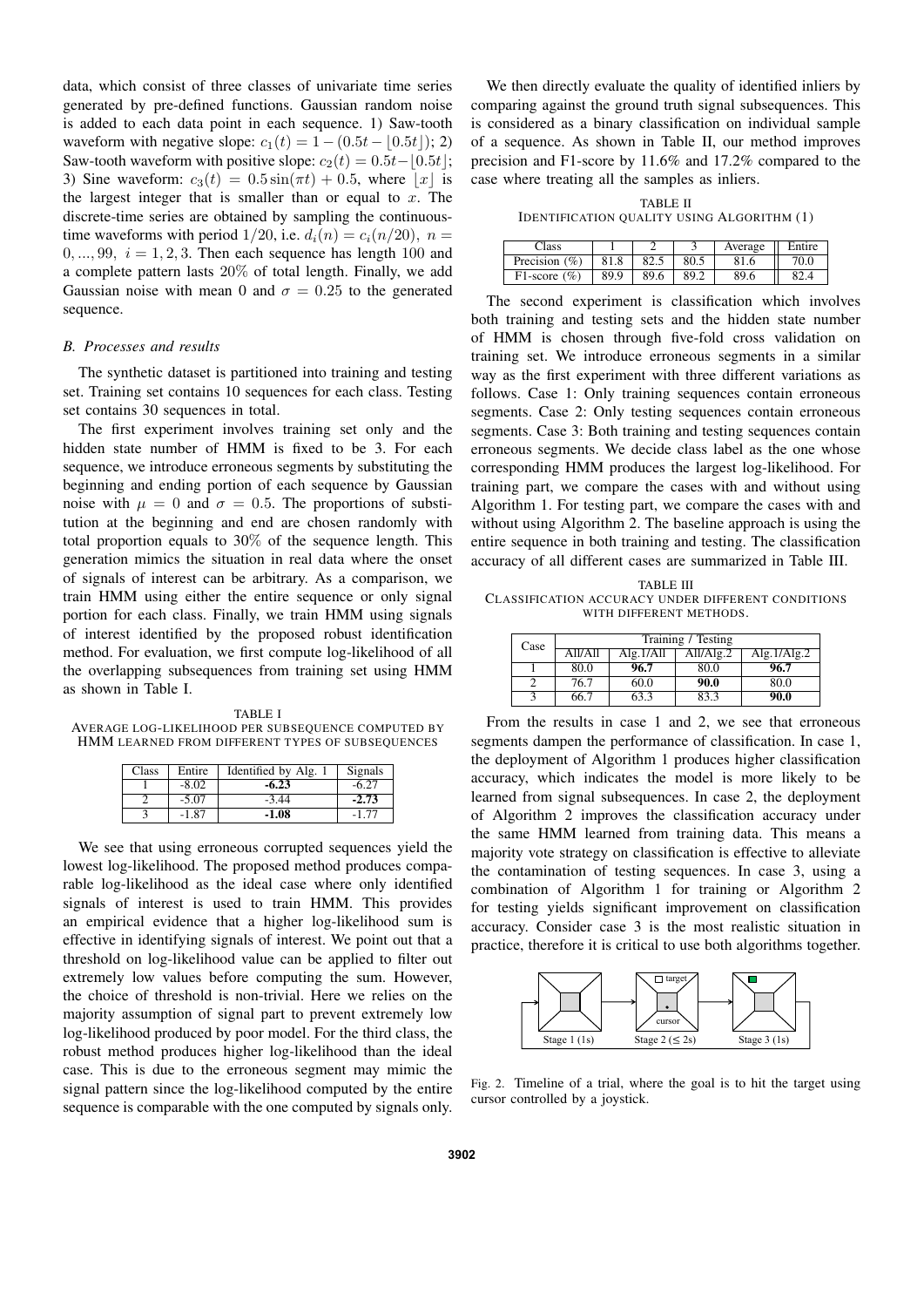# V. EXPERIMENTS ON ELECTROCORTICOGRAPHIC DATA

# *A. Data collection and pre-processing*

We evaluate the performance of proposed robust signal identification algorithm on ECoG data, which has higher spatial and temporal resolution comparing to other brain signal modalities such as EEG and fMRI [16]. The signals were recorded from patients with electrodes placed subdurally on the surface of brain for solely clinical purpose of identifying epilepsy seizure foci prior to surgical resection. The subjects had normal cognitive capability and was given informed consent. During the motion control experiment, the subject held a joystick to move a cursor appearing on the screen to hit a virtual target. Each trial consists of three stages with total lasting time 3-4 seconds. Multiple trials were recorded in a consecutive manner. Fig. 2 shows the time line of a trial.

The target can appear in eight different locations, which leads to eight different directions of hand movement. We try to differentiate the dynamic pattern of signals in response to different hand movements, which is cast as a classification problem. Based on the design of experiment, the stimulus onset time, namely the beginning of stage 2 can be located. However, the accurate onset and duration of motor cortex activities, which are of primary interest, are difficult to obtained. The lack of such ground truth information makes the pattern recognition problem highly challenging.



Fig. 3. Features from multiple channels of a trial of subject A. The unshaded, blue and red regions correspond to stage 1, 2 and 3 respectively. Target appears at the start of stage 2, whose duration varies across different trials and subjects. (Best view in color)

The ECoG signal was originally sampled at 1200Hz for each channel. For signal processing, we adopt a similar procedure used in [17]. We first exclude channels with significant line noise and then apply common average filter to all channels. We then apply notch filter to further reduce line noise and their harmonics. For feature extraction, we apply spectrum filter followed by Hilbert transform to extract amplitude envelope of representative frequency band. In this experiment, we use  $\gamma$  band of range 70-170 Hz, which has been demonstrated with significant correlation to motor activity [18]. Finally, we down-sample the signal to 400Hz. Fig. 3 shows processed signal from multiple channels over one trial from one subject. Data from four subjects are used for further analysis. For each subject, we identify the electrodes covering motor cortex area resulting 4-6 channels of signals per subject.

# *B. Processes and results*

For classification experiment, for each subject, we select  $K = 10$  trials from each direction of movement as training set and additional 10 sequences for testing, in total of 80 testing sequences. Each sequence has  $L = 800$  sample, i.e. 2 seconds, which is the maximum allowed time for completing the motion portion of a trial. The chance level of classification is 12.5%. Due to the sophisticated inter-subject variation, we restrict the classification to be performed within each subject and the results are reported for each individual subject.

The average time to hit the target correctly starting from stimulus onset over 80 selected trials is 1.41s. Based on this average operation time, a rough estimate of erroneous portion can be as much as  $1 - (1.41/2) \approx 0.3$ . We choose our subsequence length as  $M = 400$ , which corresponds to duration 1 second. Based on Eq.(2), we compute the number of iterations required given different identification accuracies in log scale as shown in Fig. 4. In the following experiments, we assume the outlier proportion be  $\eta = 20\%$  (green curve in Fig. 4). Choose the identification accuracy be 95%, we need  $S = 463$  iterations.



Fig. 4. Number of iterations needed to attain designated identification accuracy under different values of outlier proportion  $\eta$ . (Best view in color)

We compare three different methods against proposed robust identification method including aligned cluster analysis (ACA) [2], spectral clustering (SC) and manual selection. For ACA, we use the implementation provided by the original authors, where an entire sequence is segmented into multiple subsequences. We choose the longest subsequence as signals of interest. For SC, we implemented the algorithm described in [19], where we cluster each length  $M$  subsequence into two clusters. The scaling parameter  $\sigma$  is set to the average L2-norm of subsequences for computing affinity matrix. The signals of interest are identified as the union of the subsequences of the larger cluster. For manual selection, we simply use the stimulus onset time as the start of signals of interest.

The signals of interest identified by each method is then used to train a multi-class linear SVM, where we use libSVM [20]. For fair comparison, we use the same type of classifier for different methods so that the classification results only depend on the quality of identified subsequences. For each method, the first M time stamps of identified signals of interest are used to train SVM, yielding the feature dimension be  $lM$ , where